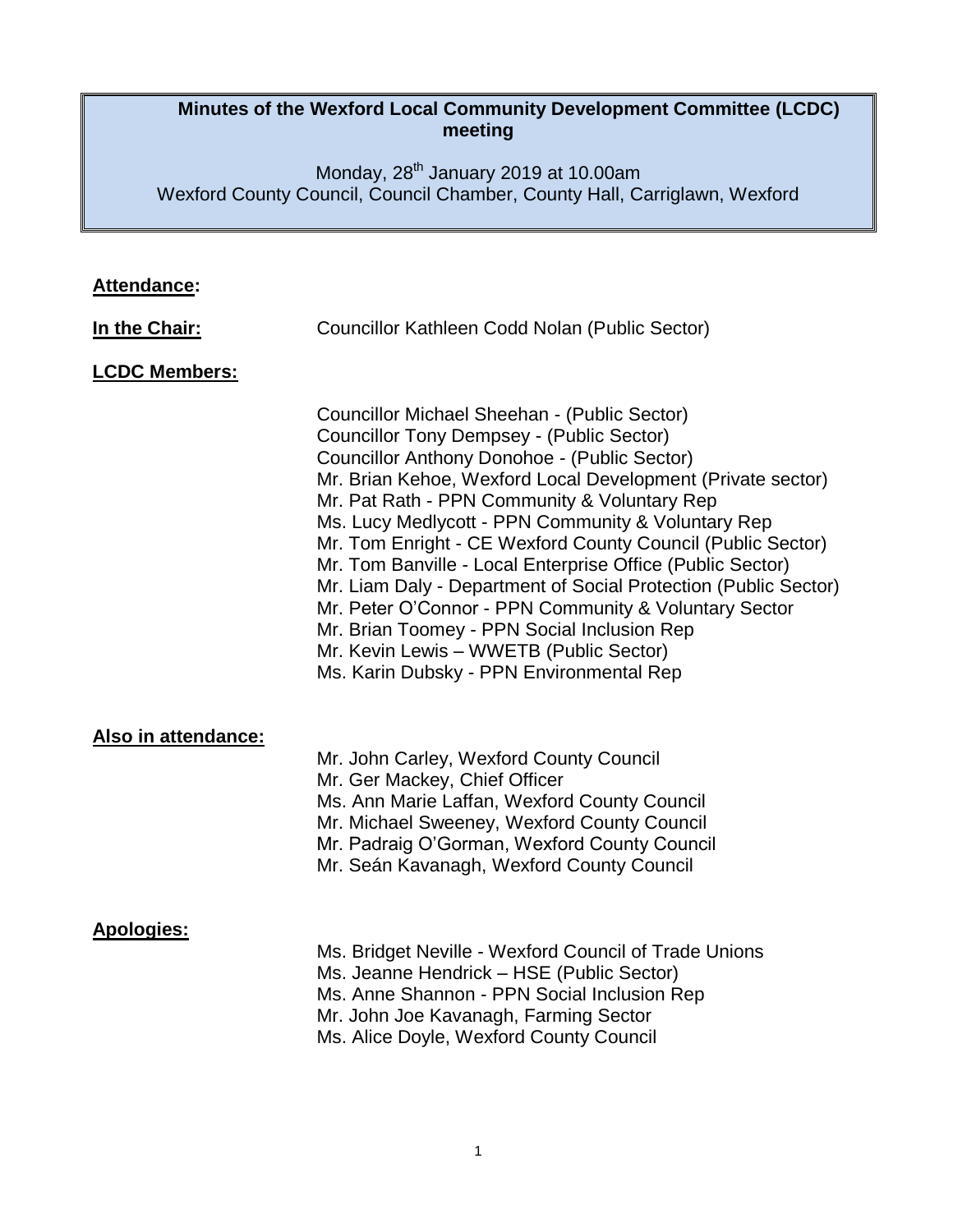## **1. Adoption of Minutes:**

The minutes of the Local Community Development Committee (LCDC) meeting of  $10<sup>th</sup>$ December 2018, were adopted.

**Proposed:** Cllr. Tony Dempsey **Seconded:** Mr. Tom Banville

## **2. Matters Arising**

None

### **3. Correspondence**

The members noted the contents of the presented correspondence, as listed below:

- Letter from Dept. of Rural and Community Development National Community Weekend May 2019
- Letter from  $\overrightarrow{An}$  Post 27<sup>th</sup> November 2018
- Letter from Wexford Local Development  $17<sup>th</sup>$  December 2018

Mr. Mackey agreed to come back to the next meeting with proposals for the National Community Weekend in May 2019.

It was unanimously agreed, by a show of hands, to accept the presented correspondence.

**Proposed:** Cllr. Michael Sheehan **Seconded:** Ms. Karin Dubsky

# **4. SICAP**

### **4.1 SICAP 2019 Annual Plan**

Mr. Mackey informed members that although the SICAP 2019 Annual Plan is in order that it cannot be approved at this meeting as we are awaiting the results of the parallel review currently being undertaken by Pobal.

### **4.2 SICAP LCDC sub-committee update**

Mr. Mackey noted that the SICAP LCDC sub-committee recently held a productive meeting in New Ross focusing on collaborative working practices.

### **4.3 Addition to LCDC membership of SICAP LCDC sub-committee**

Mr. Mackey informed members that Ms. Suzanne Nolan, HSE Roma Health Lead has agreed to join the SICAP LCDC Sub-Committee. This was unanimously agreed, by a show of hands.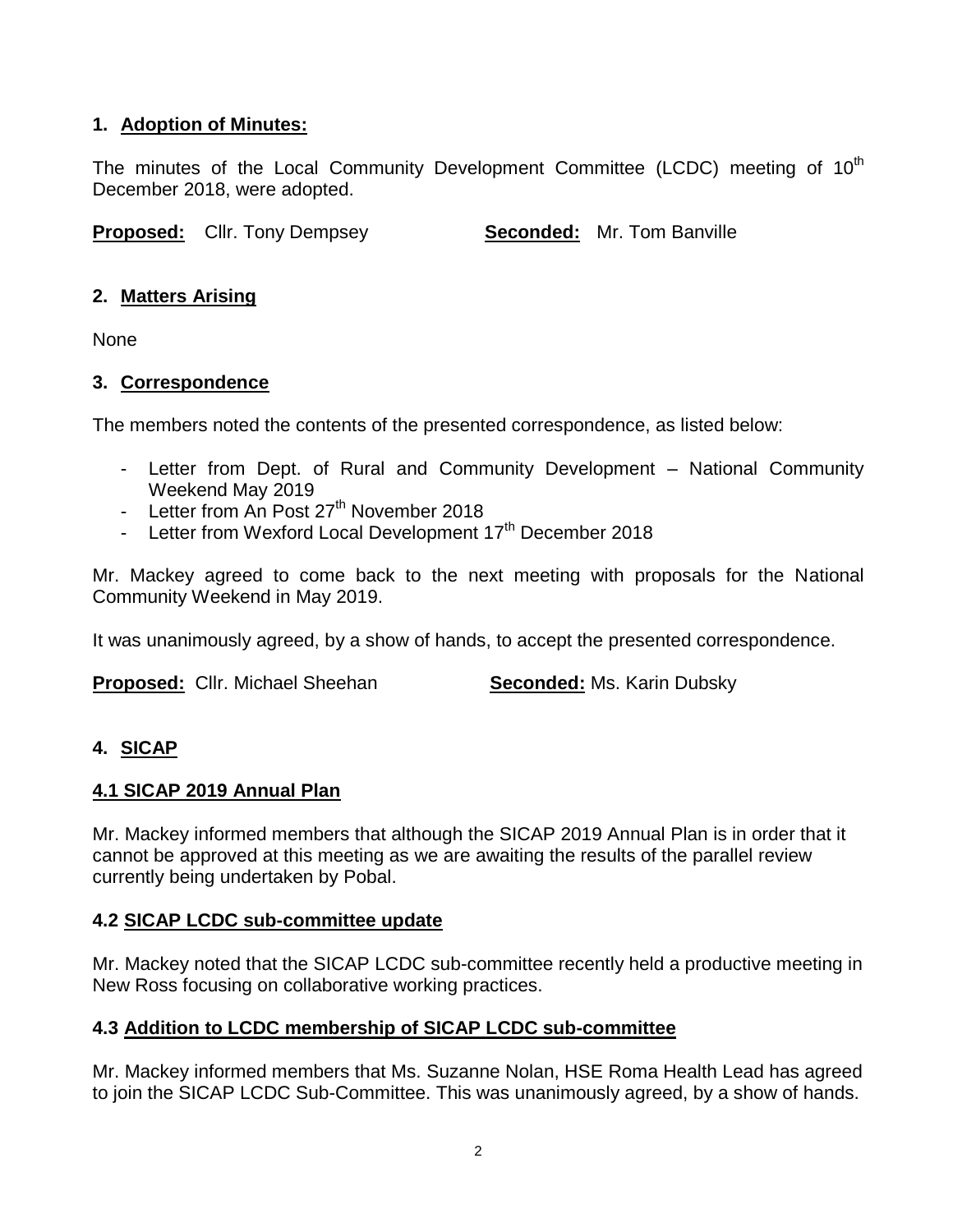**Proposed:** Cllr. Anthony Donohoe **Seconded:** Mr. Brian Toomey

## **4.4 LGAS Audit of SICAP**

Mr. Kehoe left the room due to a conflict of interest.

Mr. Mackey circulated a report in relation to the LGAS Audit on the implementation of SICAP programme by Wexford Local Development for the years 2015 and 2016.

Mr. O'Connor asked if a presentation could be made to the LCDC on SICAP and Mr. Mackey confirmed that he will arrange for the Programme Manager to do so at the next meeting. Mr. O'Connor also queried the role of the LCDC in SICAP. Mr. Mackey replied that the LCDC's role is to have oversight of the programme and ensure that it is delivered in County Wexford in addition to quality monitoring. Mr. Sweeney added that the SICAP sub-committee take a robust approach to monitoring the SICAP programme which included going out to visit areas and groups where SICAP is being delivered on the ground.

It was unanimously agreed, by a show of hands, to accept the Chief Officers report as circulated.

**Proposed:** Mr. Brian Toomey **Seconded:** Mr. Peter O'Connor

Mr. Kehoe returned to the meeting.

# **5. CEP Smart Villages and Community Centres**

Mr. Mackey presented a report on the Community Enhancement Programme (CEP) 2018 - Smart Villages and Community Hubs/Centres.

He advised the members that an Evaluation Committee comprising of the four Municipal District managers had deliberated on applications within their respective Municipal Districts. This committee met on the 24th January, 2019 to consider all applications received under both CEP measures and made the following recommendations for consideration by the LCDC:

- 1. Measure 1 Smart Villages Fund = €200,000 = €50,000 per Municipal District.
- 2. Measure 2 Community Hubs/Centre Fund = €78,636.16 = €19,659.04 per Municipal District.
- 3. Total combined fund =  $\epsilon$ 278.636.16.
- 4. Total combined Fund per Municipal Districts =  $\epsilon$ 69,659.04.
- 5. Any remaining unallocated amount in any Municipal Districts remains in that Municipal Districts for allocation to either measure.
- 6. In the interest of equity, no one group should be funded twice, either within either measure or across both measures. Discretion could be applied in exceptional circumstances only.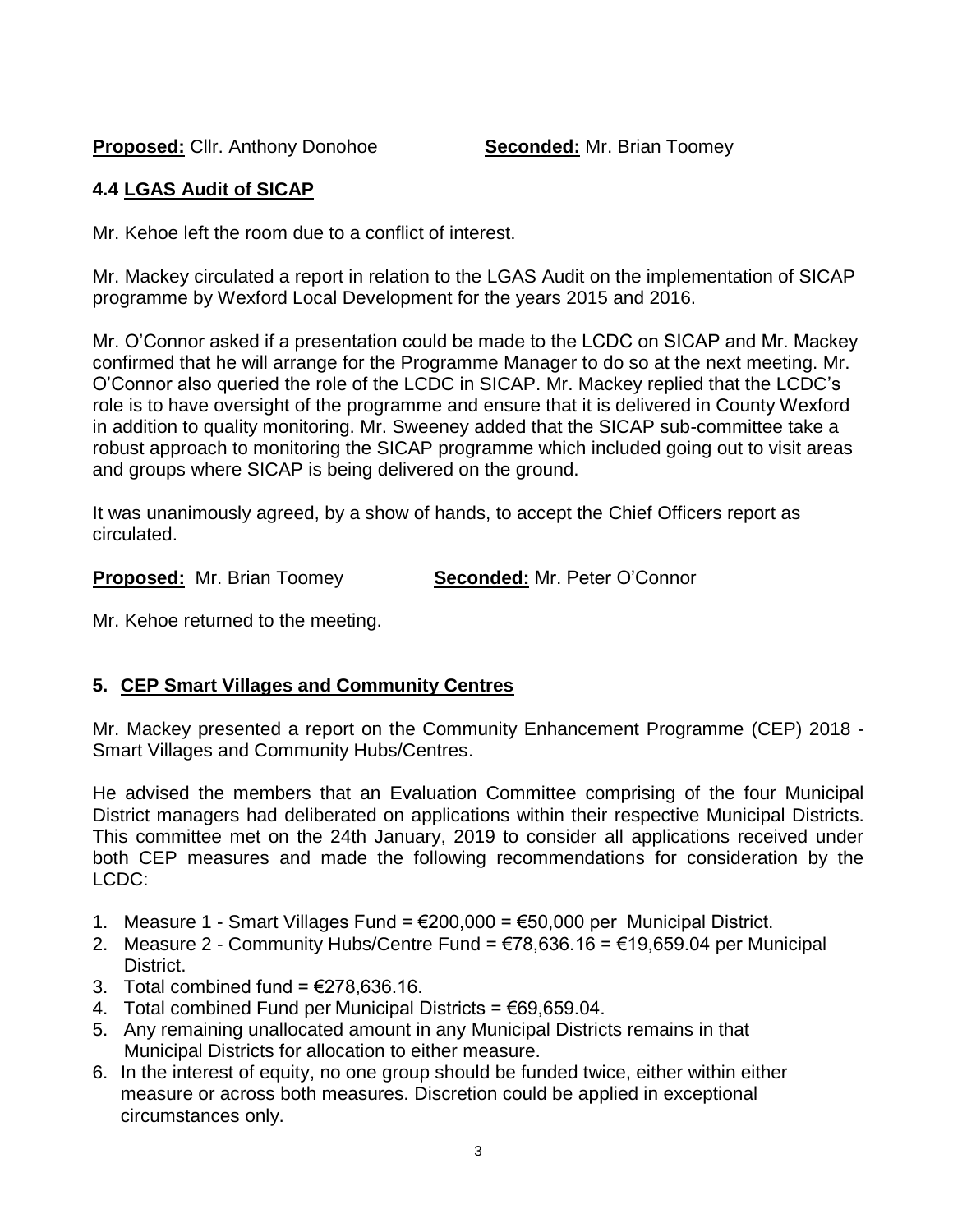- 7. In the interest of equity, where possible, a wide geographical spread of funding within each Municipal Districts was aimed for.
- 8. The committee aimed for a consistent approach across all MD areas.

Mr. Mackey circulated and presented a summary of detailed recommendations by Municipal District area and suggested that these are voted on by Municipal District area. Mr. Sweeney went through the recommendations in detail and the members voted as follows:

#### **Enniscorthy**

The Chairperson, Cllr. Codd Nolan confirmed there were no conflicts of interest. Mr. Sweeney presented the Enniscorthy area CEP 2018 - Smart Villages and Community Hubs/Centres projects and requested approval for the allocations presented. These were unanimously agreed, by a show of hands.

**Proposed:** Cllr. Michael Sheehan **Seconded:** Mr. Brian Toomey

#### **Gorey**

Cllr. Donohoe and Mr. O'Connor confirmed a conflict of interest and left the room. Mr. Sweeney presented the Gorey area CEP 2018 - Smart Villages and Community Hubs/Centres projects and requested approval for the allocations presented. These were unanimously agreed, by a show of hands. **Proposed:** Mr. Pat Rath **Seconded:** Mr. Tom Banville

Cllr. Donohoe and Mr. O'Connor returned to the meeting.

#### **New Ross**

The Chairperson, Cllr. Codd Nolan confirmed there were no conflicts of interest. Mr. Sweeney presented the New Ross area CEP 2018 - Smart Villages and Community Hubs/Centres projects and requested approval for the allocations presented. These were unanimously agreed, by a show of hands.

**Proposed:** Cllr. Michael Sheehan **Seconded:** Mr. Peter O'Connor

#### **Wexford**

Mr. Enright and Ms. Medlycott confirmed a conflict of interest and left the room. Mr. Sweeney presented the Wexford area CEP 2018 - Smart Villages and Community Hubs/Centres projects and requested approval for the allocations presented. These were unanimously agreed, by a show of hands.

**Proposed:** Cllr. Michael Sheehan **Seconded:** Mr. Tom Banville

Mr. Enright and Ms. Medlycott returned to the meeting.

Cllr. Sheehan expressed concern at the lack of applications from the towns in the county. Mr. Mackey agreed this is a concern and that work needs to be carried out on this. He added that Community Action Plans are being prepared for New Ross and Enniscorthy with work on this due to commence in February. Mr. Enright suggested linking in with the Municipal District Managers on this.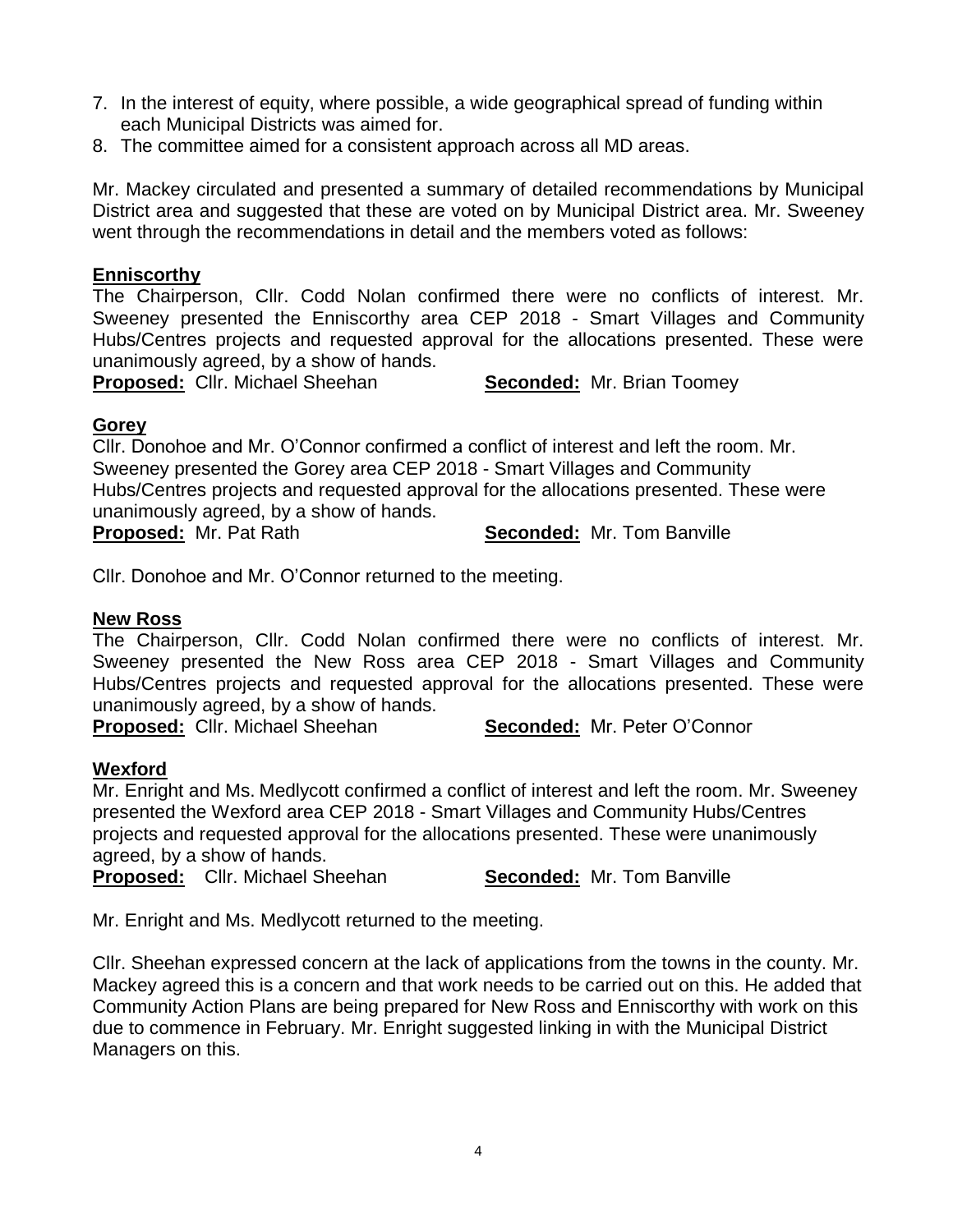## **6. Chief Officers Report**

Mr. Mackey presented the Chief Officers report which included the following:

- **LCDC Review**
- **Healthy County Wexford**

The Members noted the contents of the Chief Officers report.

Mr. Mackey circulated copies of the Community Resilence leaflets and explained that these will be sent out to all households in the county shortly.

### **7. Local Economic and Community Plan Update (LECP)**

Mr. Mackey gave an update on the LECP and also noted that there is a process of review being carried out nationally.

Ms. Karin Dubsky presented a report in relation to the Coastwatch Citizen Science project.

## **8. Basic Income presentation**

Mr. Toomey gave a presentation on Basic Income and answered any questions the members had.

### **9. Disability Tourism presentation**

Mr. Rath gave a presentation on Disability Tourism and answered any questions the members had.

## **10.AOB**

None

## **11.Date for next meeting**

Mr. Mackey advised the members that the next LCDC meeting was scheduled for Monday  $25<sup>th</sup>$  February 2019 at 10.00am.

Chief Officer

Dated on the day of , 2019.

\_\_\_\_\_\_\_\_\_\_\_\_\_\_\_\_\_\_\_\_\_\_\_\_\_